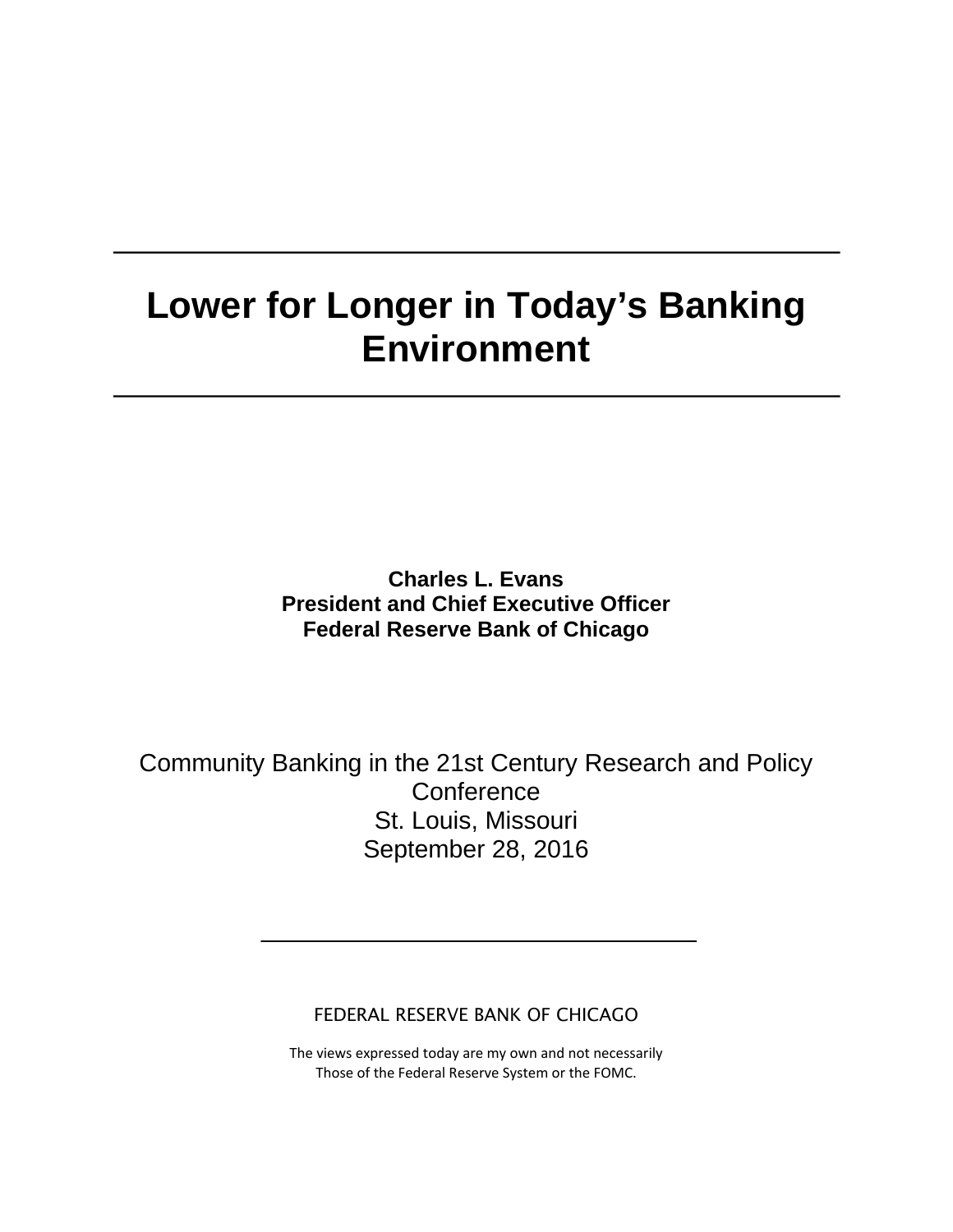# **Lower for Longer in Today's Banking Environment**

Charles L. Evans President and Chief Executive Officer Federal Reserve Bank of Chicago

#### **Introduction**

Thank you for the introduction and for inviting me to speak to you today. Settings like this are valuable for policymakers like me because they offer us a chance to hear a broad array of comments and observations from people who run financial institutions day in and day out, as well as those involved in banking supervision. You are an important source of views and perspectives for us at the Federal Reserve as we continually take stock of monetary policy, financial markets and the banking industry. In many cases, you are the first to feel the changing rhythms of our economy. This event also provides an opportunity to bring together bankers, supervisors and academics, with the aim of advancing research in how we can improve upon the community bank business model.

In my meetings with bankers, I consistently hear about the ways an increase in the target federal funds rate would benefit community banks, including their ability to increase lending and build capital. It's worth mentioning that this feedback can come in the unlikeliest of places. Take, for instance, a recent trip I took to Georgia to visit my older brother. He has told his friends about my job responsibilities. As we were crossing the parking lot on our way to lunch, one of his banker friends saw us and yelled, "Hey, Evans, when are you going to raise rates?" It's a friendly bunch down in Columbus. This was in February, just after the Federal Open Market Committee (FOMC) had raised the target range for the federal funds rate in December. So I yelled back, good-naturedly, of course, "We already did!" Without skipping a beat, the banker yelled back, "But when are you going to raise long rates and steepen the yield curve?"<sup>[1](#page-1-0)</sup> I paused and then yelled back, "That's not me. You have to go track down Mr. Market for that one."

Well, I apologize if this all seems a bit flippant as an answer to a serious question namely, what is the relationship between short-term policy rates and the yield curve for safe assets? A more serious, but perhaps no more satisfying, answer would have been this: The FOMC raised the target rate in December of last year, and the median projection at that time was for four more increases in 2016. However, economic developments — many of them global in nature — intervened in January and again in the summer: We refrained from further policy rate increases, and market-determined long-term rates on safe assets also moved lower. The point is the low interest rate environment is not just a U.S. phenomenon, or simply a situation engineered by Federal Reserve policy. Rather, it is a global phenomenon with underpinnings in economic fundamentals that are central to the framing of monetary policy.

<span id="page-1-0"></span> $1$  A yield curve is the line plotting the yields or interest rates of assets of the same credit quality but with differing maturity dates at a certain point in time. These assets, such as U.S. Treasury securities, typically yield incrementally more at longer maturities.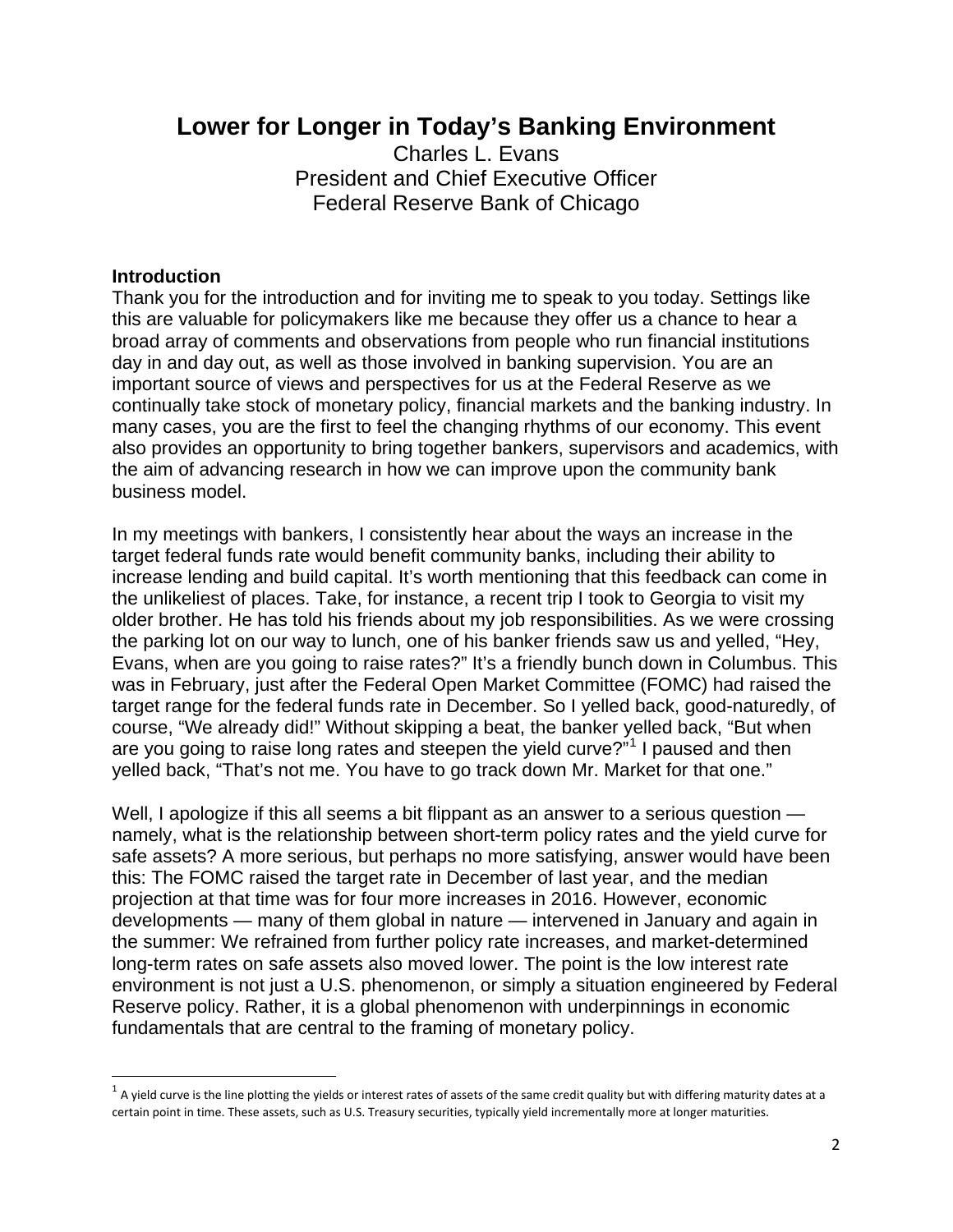As you know, the Federal Open Market Committee currently envisions only a gradual increase in the funds rate over the next couple of years, and there is good reason to think that even once policy normalizes, interest rates may be a good deal lower than they were in the past. Today I will discuss the rationale behind this "lower-for-longer" interest rate scenario. I'll then turn to some observations about what this scenario may mean for financial institutions' profitability.

Before I continue, though, I'd like to note that the views I'll be expressing are my own and not necessarily those of the Federal Open Market Committee or the Federal Reserve System.

# **Elements of Low Interest Rates**

Let's start with a thought experiment. Think about a world in which the economy is at full employment; output is growing along its long-run trend path; and inflation and inflationary expectations are well anchored at the central bank's inflation target, which is [2](#page-2-0) percent in the U.S. $2$  This is also the inflation target in most other advanced economies. Economists call the real interest rate consistent with this economic environment, subtracting out the inflation target, the "equilibrium real rate of interest."<sup>[3](#page-2-1)</sup> What determines this rate? A crucial element is long-run trend output growth. The greater this growth rate, the greater the real returns are to business and household capital investment — and the greater the returns are to the financial instruments funding that investment, which, of course, includes bank lending. These higher returns then imply a higher equilibrium real interest rate. The saving preferences of households and businesses also influence this rate. The more they want to save (for instance, either for retirement purposes or as a precautionary buffer), the greater the supply of loanable funds and the lower the equilibrium real interest rate.

Note that I didn't mention monetary policy as a primary element in determining the equilibrium *real* rate. This is because the effects of monetary policy on the long-run growth potential of the economy or the saving preferences of economic players are small and indirect. True, the Fed would still be setting the federal funds rate in this hypothetical situation, but with the economy at full employment and inflation at target, the Fed's job simply would be to guide the target fed funds rate to the equilibrium determined by these nonmonetary factors.

Now, monetary policy does have a direct influence on the equilibrium *nominal* interest rate, which is the sum of the equilibrium real rate and expected inflation. This influence depends on the central bank's choice of an inflation target and its success at achieving that target over time. As long as the public believes that policy authorities are committed to symmetrically achieving that target, expected inflation should equal the central bank's inflation objective over the long run.

<span id="page-2-0"></span> $<sup>2</sup>$  This was first acknowledged in Federal Open Market Committee (2012). The 2 percent inflation target (as</sup> measured by the annual change in the Price Index for Personal Consumption Expenditures) was reaffirmed in the most recent statement of our longer-run goals; see Federal Open Market Committee (2016a).<br><sup>3</sup> The equilibrium interest rate is sometimes called the "natural" or "neutral" interest rate.

<span id="page-2-1"></span>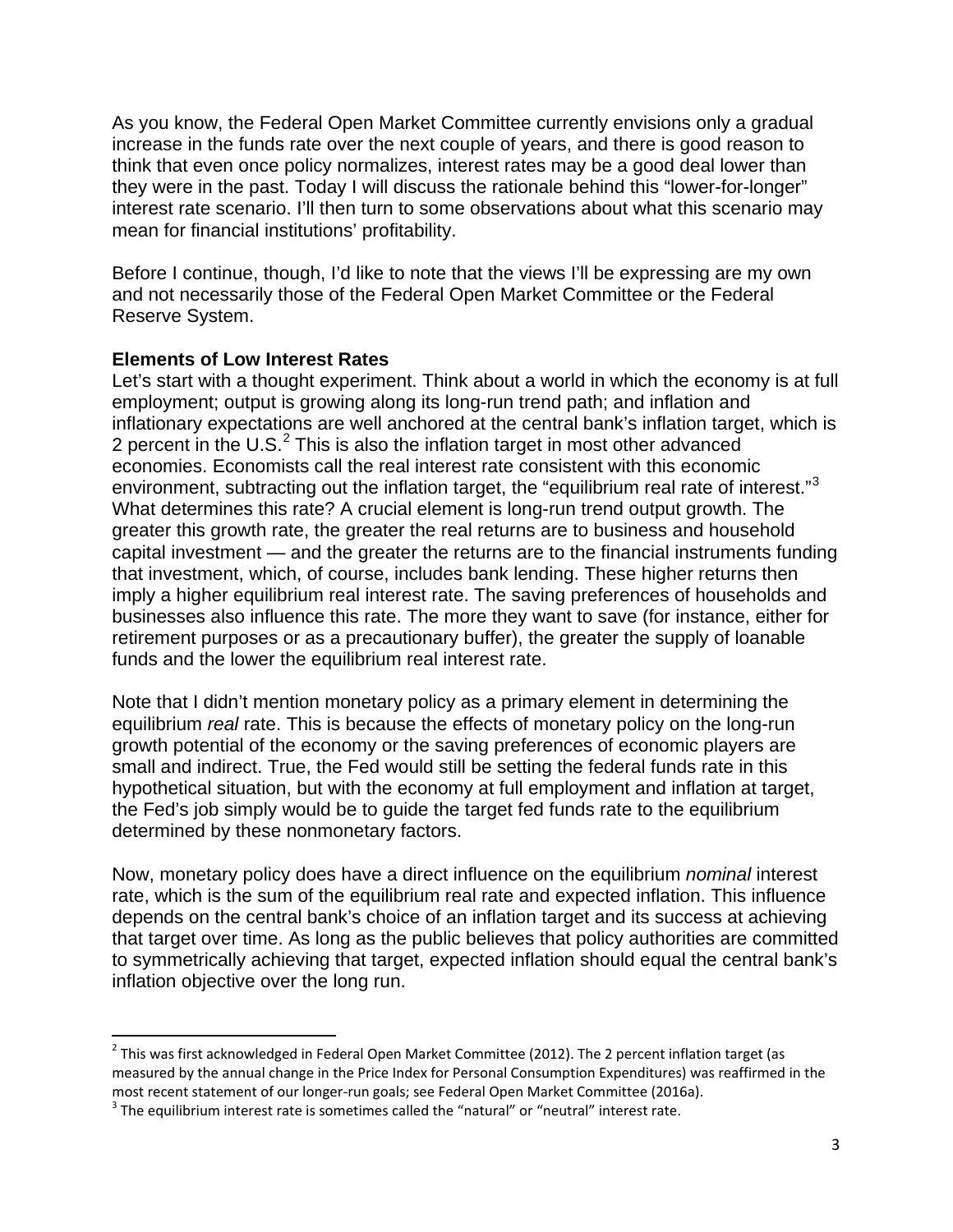A lot is made of the Federal Reserve's role in engineering today's low nominal interest rate environment. Certainly, following the Great Recession, in order to provide the accommodation necessary to get economic activity back up to its long-run potential and bring inflation back up to target, the FOMC has attempted to steer interest rates below their equilibrium levels. However, to a great degree, the current low levels of nominal interest rates likely also reflect changes in the equilibrium real rate of interest that are largely beyond the scope of monetary policy. And, importantly, the factors weighing on equilibrium real rates could be quite persistent, meaning that low real and (given our 2 percent inflation target) nominal interest rates could be with us for some time — even after policy rates return to a neutral setting.

#### **Persistence of Low Rates**

Why do I think the equilibrium real rate may be lower than before the financial crisis? I begin with the observation that the average annual pace of growth over the recovery has been about 2 percent. By comparison, over the previous three expansions, real gross domestic product (GDP) growth averaged closer to an annual rate of 3-1/2 percent. The weak recent pace certainly makes one sit back and take notice. What's going on? Well, in part, the disappointing growth, particularly early in the recovery, reflects the severe disruptions to market functioning caused by the financial crisis. But something even more long-lasting appears to be going on as well.

First and foremost is the possibility that there has been a reduction in the long-run trend in economic growth. There are a number of reasons underlying this slowdown. Demographics are playing an essential role. In the U.S., growth in the workforce is slowing because of both the movement of the baby-boom cohort into retirement age and lower labor force participation rates, particularly among the youth. Also, a plateauing in educational achievement and the retirement of highly experienced workers mean that improvements in the quality of the workforce are already contributing less to productivity growth than they have in the past.

Another key element of productivity growth is something economists call "total factor productivity," or TFP for short. This refers to the technologies and operational systems that businesses use to combine various inputs into outputs.<sup>[4](#page-3-0)</sup> The recent trends relating to TFP have not been good. John Fernald at the San Francisco Fed and his co-authors $5$ estimate that the current trend in TFP growth is only about one-half of 1 percent; that compares unfavorably with the trend TFP growth rate of 1-3/4 percent during the heady days of the productivity surge that lasted from the mid-1990s through the mid-2000s. Therefore, according to these estimates, just from TFP alone, overall productivity growth in the U.S. economy today is more than 1 percentage point lower than it was during that high-growth period.

<span id="page-3-0"></span> $<sup>4</sup>$  In other words, TFP captures the residual growth in total output of the national economy that cannot be</sup> explained by the accumulation of measured inputs, such as labor and capital.

<span id="page-3-1"></span> $<sup>5</sup>$  Byrne, Fernald and Reinsdorf (2016) and Fernald (2016).</sup>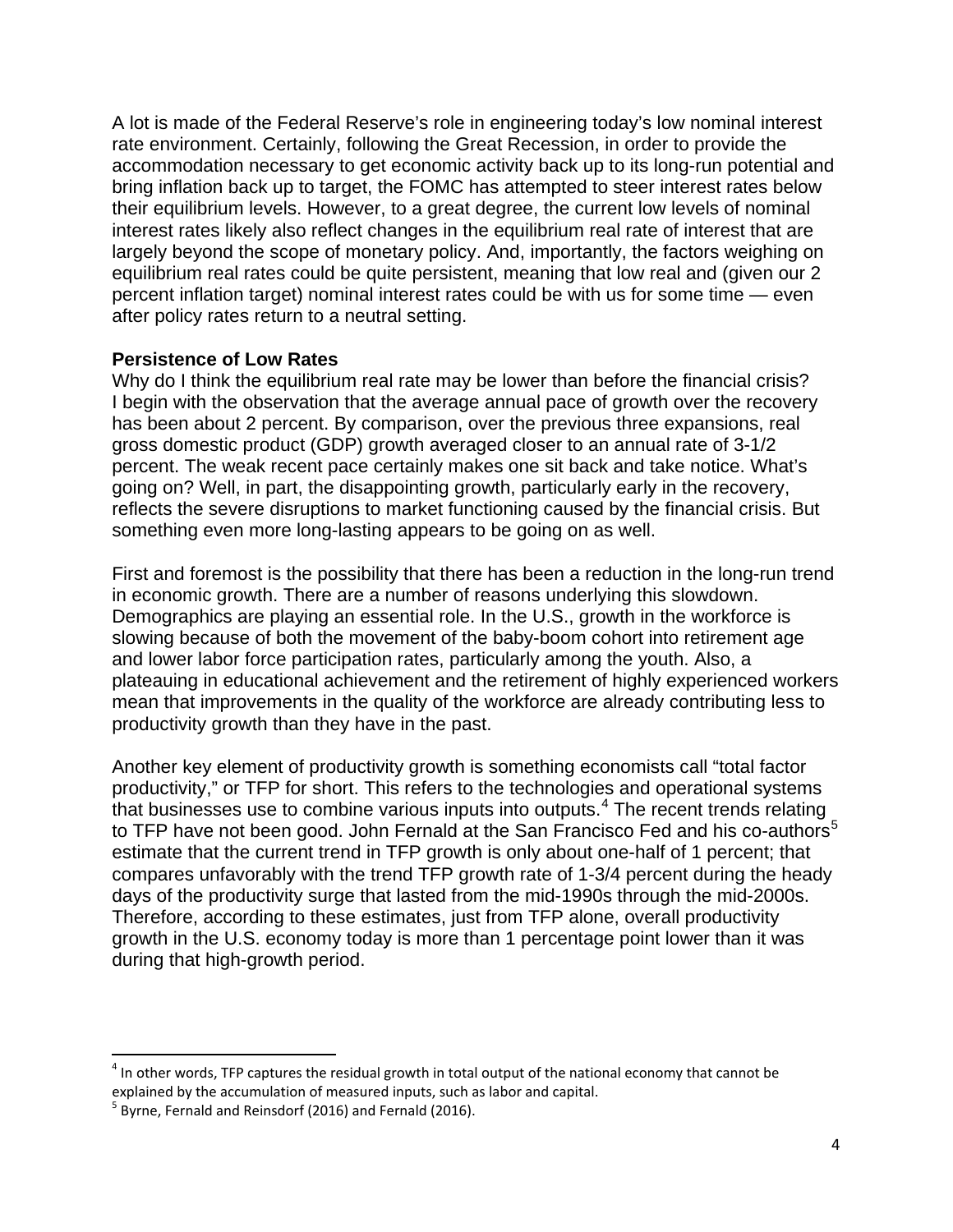Some economists, such as Robert Gordon at Northwestern University, <sup>[6](#page-4-0)</sup> think this slowdown is possibly here to stay. They argue that we have already picked the low overhanging fruit, so future transformative technologies will be increasingly more difficult to harvest. Others disagree, pointing to the huge productivity advances we've seen in medicine and energy production. Such innovations may indeed be "transformative," but their effects have yet to make their way through the pipeline to show up as measurable increases in total factor productivity. We'll have to wait and see. But at this point, many are assuming that modest TFP growth will be with us for years to come.

Productivity and potential output growth are also influenced by the quantity and quality of the capital stock that workers employ in the production of goods and services. Business investment in structures, equipment and intellectual property declined sharply during the Great Recession, and has grown only modestly during the recovery. This has left the level of capital spending quite low, and increases in capital per worker — what economists call "capital deepening" — have been weak. This reduced pace of capital formation translates directly into lower growth in potential output.

Sluggish capital spending may in part reflect low expectations for growth over the longer run. I often hear this from business executives. They feel their firms' productive capacity is about right-sized to the current level of demand and their modest baseline expectations for growth in sales. Many of you who work at banks or supervise them may have heard similar sentiments from your community lending base.

There are other factors that will likely keep market interest rates low for quite a while in the U.S. and other advanced economies. High on this list is the enormous worldwide demand for safe assets. In their well-known "conundrum" and "global savings glut" speeches, former Fed chairs Alan Greenspan and Ben Bernanke both pointed to such growing demand as an important factor reducing interest rates on long-term safe assets in the  $U.S.^7$  $U.S.^7$  Greenspan's "conundrum" commentary explicitly cited these demands as leading to a flattening of the Treasury yield curve.

For all these reasons, the outlook for interest rates is vastly more complicated today than it was before. Most analysts have come to expect that both short-run money rates and longer-term interest rates will be lower over the long run than they had expected just a few years ago.

As of March 2010, the *Blue Chip* consensus — an average of about 50 private sector economic forecasters — expected the three-month Treasury rate would average 4-1/4 percent over the long run. As of March 2016, that number was just 3 percent. Over the same time period, the outlook for long-term interest rates had come down as well (falling by over 1-1/2 percentage points). $8$  In addition, as reported in the FOMC's most recent Summary of Economic Projections, or SEPs, the Fed's median long-run fed

<span id="page-4-0"></span> $^5$  Gordon (2016).<br><sup>7</sup> Greenspan (2005) and Bernanke (2005).

<span id="page-4-2"></span><span id="page-4-1"></span><sup>8</sup> See the March 10, 2010, and March 10, 2016, issues of the *Blue Chip Economic Indicators*.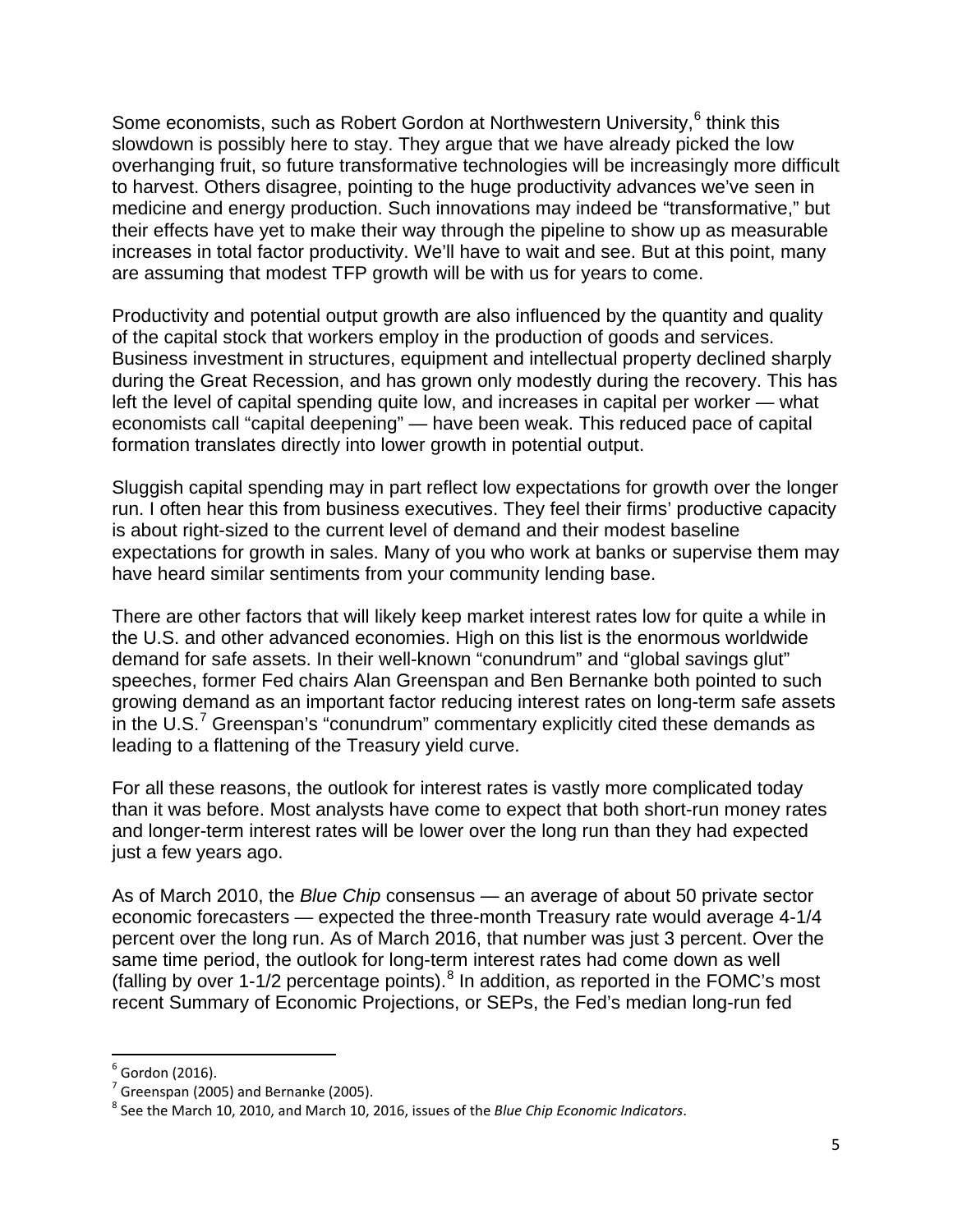funds projection has fallen to about 3 percent.<sup>[9](#page-5-0)</sup>

Currently, at 25 to 50 basis points, the target range for the federal funds rate appears to be quite low. However, to accurately gauge the stance of monetary policy, you must compare policy rates relative to their equilibrium level<sup>[10](#page-5-1)</sup> — not against some simple historical norm. In general, a lower equilibrium interest rate means that monetary policy is not as accommodative as it otherwise might seem. On top of that, because the economy faces a variety of headwinds, the equilibrium federal funds rate today likely is even lower than its eventual long-run level. These observations strongly suggest that U.S. policy today is less expansionary than what is often calibrated from simple monetary policy rules or other historical comparisons you might read about in the press. And this, in turn, means that the risk of overshooting our 2 percent inflation objective is lower — and the likelihood that we actually get to 2 percent is smaller — than what these comparisons would imply.

# **Impact on the Banking Sector**

Why do I bring all of this up to you today? Well, if this analysis holds, community banks are going to have to adjust to a new normal with regard to how interest rates enter their business models.

Such challenges are not new to people in this room. Since the Great Recession, banks have maintained their profitability by aggressively cutting rates paid on deposits and by enforcing interest rate floors on floating rate loans. In the end, the median net interest margin (NIM) for community banks moved down only about 40 basis points between mid-2007 and late last year, whereas the target federal funds rate fell over 500 basis points over that same period.<sup>[11](#page-5-2)</sup>

Nevertheless, headwinds still exist for banks, particularly for community banks. Deposit pricing for banks appears to have hit its lower bound in 2015.<sup>[12](#page-5-3)</sup> Given deposits make up such a large portion of community banks' liability profiles and, hence, their funding costs, community bankers are likely going to have to focus more on the asset side of the balance sheet in order to maintain their institutions' performance levels.

<span id="page-5-1"></span><span id="page-5-0"></span><sup>&</sup>lt;sup>9</sup> Federal Open Market Committee (2016b).<br><sup>10</sup> The equilibrium federal funds rate is the funds rate associated with a neutral monetary policy (policy that is neither expansionary nor contractionary).

<span id="page-5-2"></span> $11$  Federal Reserve Bank of Chicago Supervision and Regulation (S&R) staff calculations based on data from the Federal Financial Institutions Examination Council, *Consolidated Reports of Income and Condition* ("call reports"). Net interest margin equals interest income generated by a bank minus the interest paid on its borrowed funds, divided by the average value of the assets on which it earned income. For the path of the target federal funds rate<br>over this span, see Board of Governors of the Federal Reserve System (2015).

<span id="page-5-3"></span> $12$  Chicago Fed S&R staff calculations based on call report data from March 31, 2009, to June 30, 2016, for all U.S. commercial banks.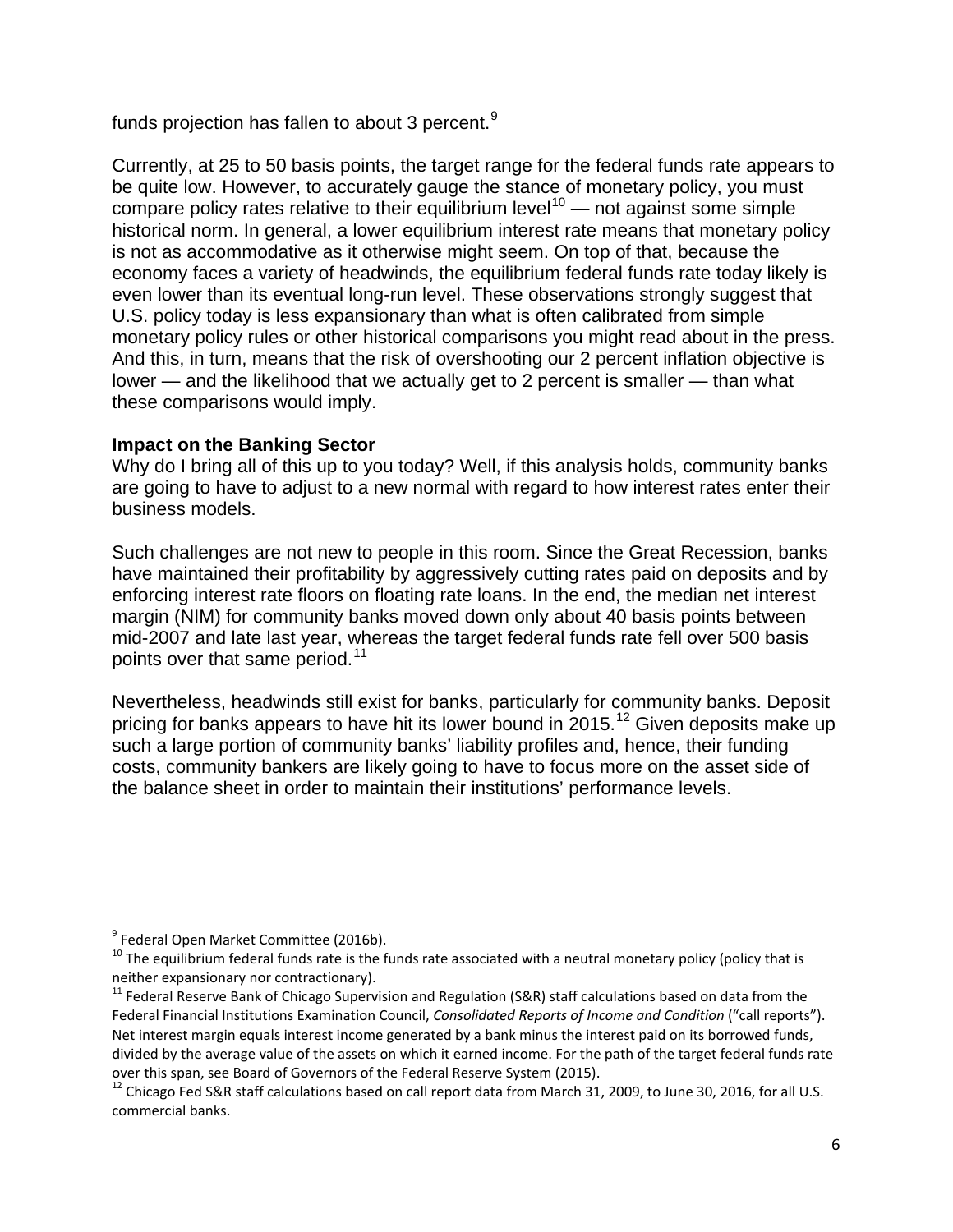I'd now like to discuss two general approaches to addressing low interest rates that appear to be emerging among financial services firms. As I see it, the first approach recognizes the need to adopt sound business practices for operating in a world in which interest rates will most likely be low for a long time. The second one involves altering strategies and standards — sometimes in a less prudent fashion — out of impatience with the low interest rate environment.

Here is an example of the first approach. I recently had a meeting with a number of executives from the life insurance industry, whose business models rely on investing funds to cover anticipated long-term liabilities. They talked about the challenges posed by the low interest rate environment to their business models and their bottom lines. But they also discussed how they and other real money investors — such as investment managers for pension funds — are reassessing the yield curve environment. They are increasingly coming around to the view that persistently slow output growth in the U.S. and abroad may keep real interest rates low for a long time — longer than they likely thought one, two or certainly three years ago. As a result, these long-horizon investors are developing strategies to manage their business operations based, at least in part, on the low yields that are currently achievable on longer-term fixed-income instruments. What strategies have community banks used? Most have extended loan tenures. The weighted average maturity of loans originated by community banks has been rising at a pace above that of loans originated by bigger banks in recent years.<sup>[13](#page-6-0)</sup> Holding longerterm assets and short-term liabilities is the classic carry trade that has historically been the bedrock of community bank profitability. The ability to act as an intermediary between the public's need for longer-term project financing and its desire for short-term investment vehicles is essential to the business model of community banks. However, we all know the interest rate risk exposure inherent in this structure.

Now, in addition to extending loan duration, many financial institutions — and community banks are certainly among them — have decided to adopt alternative strategies in an effort to improve earnings (what I've referred to as the second approach). Such strategies may involve starting new business lines, emphasizing feebased products and services or, of course, loosening credit underwriting. When thoughtfully conceived, some of these strategies can be prudent adjustments to address thinning profitability in commoditized sectors. But when financial institutions increase their risk-taking without a proper roadmap or appreciation of their potential exposures, they are "reaching for yield" in a perilous fashion.

So, are the lengthening of loan duration and the implementation of alternative business strategies at community banks today being done in a prudent manner? Or are they instead posing an undue level of interest rate and credit risk on banks' books? To help answer these questions, I would highlight the importance of gauging risk tolerance and testing deposit sensitivity in relation to changes in the interest rate environment. A lower-for-longer interest rate environment does not absolve firms of

<span id="page-6-0"></span><sup>&</sup>lt;sup>13</sup> Chicago Fed S&R staff calculations of call report data from 2009 through 2016 for all U.S. commercial banks with total assets lower than \$10 billion, as well as all U.S. commercial banks with total assets greater than or equal to \$10 billion (for comparative purposes).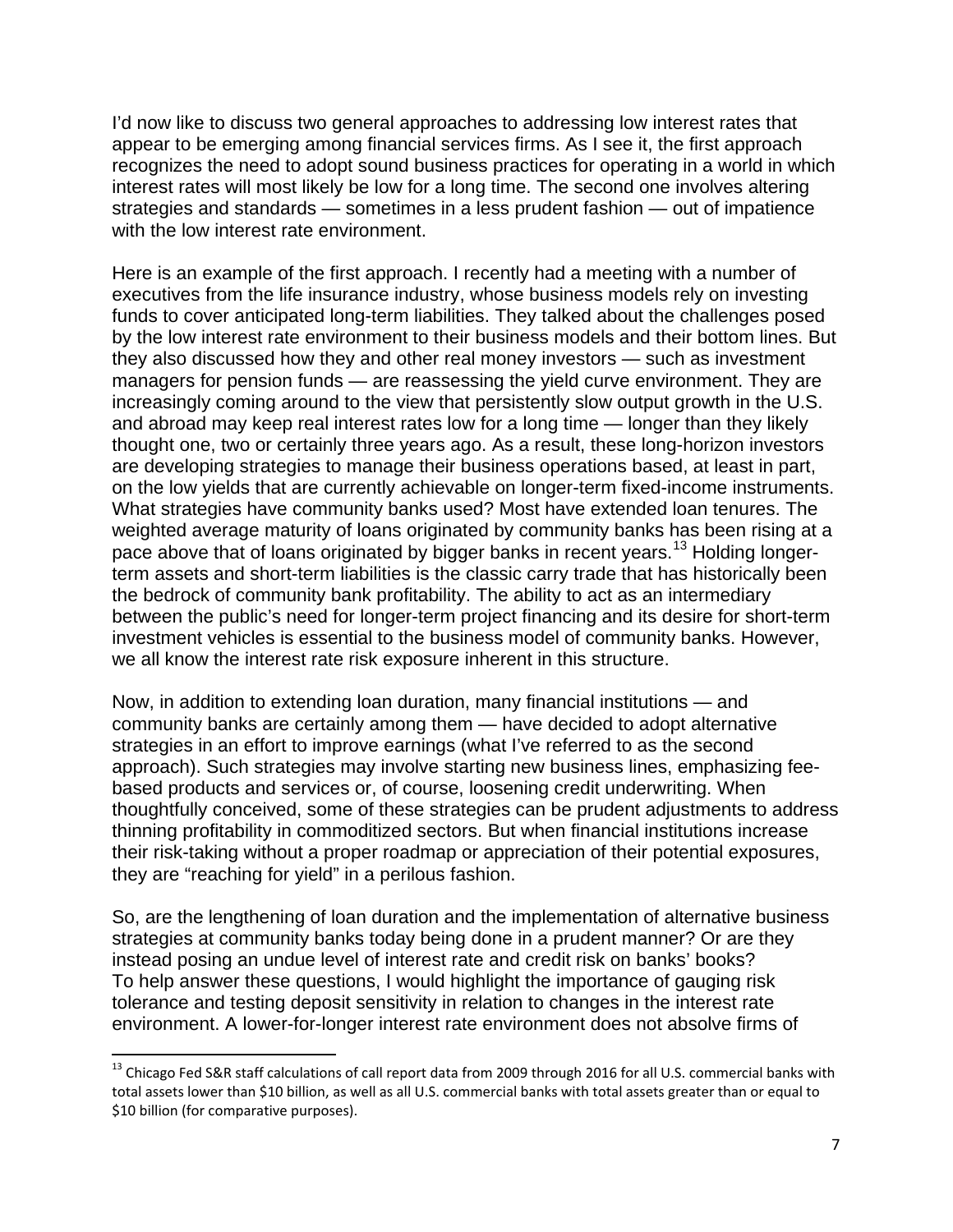interest rate risk management; nor does it mean we have eliminated uncertainty over future rates or other factors influencing current credit conditions. In recognition of this uncertainty, bankers should continue to simulate their firms' earnings and equity performance under different interest rate scenarios as part of their ongoing risk management. These exercises are valuable in helping institutions understand the impact of interest rate changes and other economic developments on their overall performance over both the short and long run.

Let us focus on deposits for a moment. Some of the key assumptions during these exercises surround deposits — specifically, estimating both their duration and the interest rate the bank would be willing to offer to attract them. Deposit volumes in the banking system are at an all-time high, <sup>[14](#page-7-0)</sup> even as deposit pricing, as I mentioned earlier, appears to have reached its lower bound last year. Just think about that for a moment. The financial system has more deposit funding than it has ever seen, and it has attracted that funding at a very minimal price. So a risk manager needs to consider whether or not customers will continue to provide such cheap funding.

Because deposits represent such a large portion of a community bank's liabilities, assumptions about the duration and costs of deposits are fundamental to the modeling exercises. A prudent institution will make reasonable baseline assumptions and also recognize the uncertainty surrounding those assumptions. The possible range of outcomes from such sensitivity tests can be extremely valuable to a firm's board of directors as they set the overall tolerance of how far a firm is willing to lengthen its asset duration or make other changes to its business practices.

Now, what other strategies are we seeing in the field? Well, in my District located in the upper Midwest, we have seen some examples of what could be labeled as less wellthought-out "reaching for yield." And conversely, we have also seen numerous examples of community banks making prudent, thoughtful changes to their strategic plans. I'd like to round out my comments with a pair of composite sketches that illustrate both types of behaviors.

Let's say there's a rural community bank that had throughout the recovery maintained a policy of avoiding longer-term fixed-rate loans, given forecasts for rising interest rates in the not too distant future. (Is this sounding familiar?) This community bank held fast to this standard even after it lost some longtime customers to nearby competitors who were willing to offer fixed rates on commercial loans for ten years or even longer. Still, after years of weak earnings, the community bank's shareholders and executives were both getting restless. So this year the bank began issuing commercial real estate (CRE) and commercial and industrial (C&I) loans for terms matching or exceeding its competitors'. And the resulting new loan volume pulled in by the bank has indeed begun to boost its net interest margin. The bank is finding a lot of growth in these particular sectors after just a few months. However, even as this bank boosts its short-term

<span id="page-7-0"></span><sup>&</sup>lt;sup>14</sup> Chicago Fed S&R staff calculations based on call report data for all U.S. commercial banks (for domestic deposit total volumes).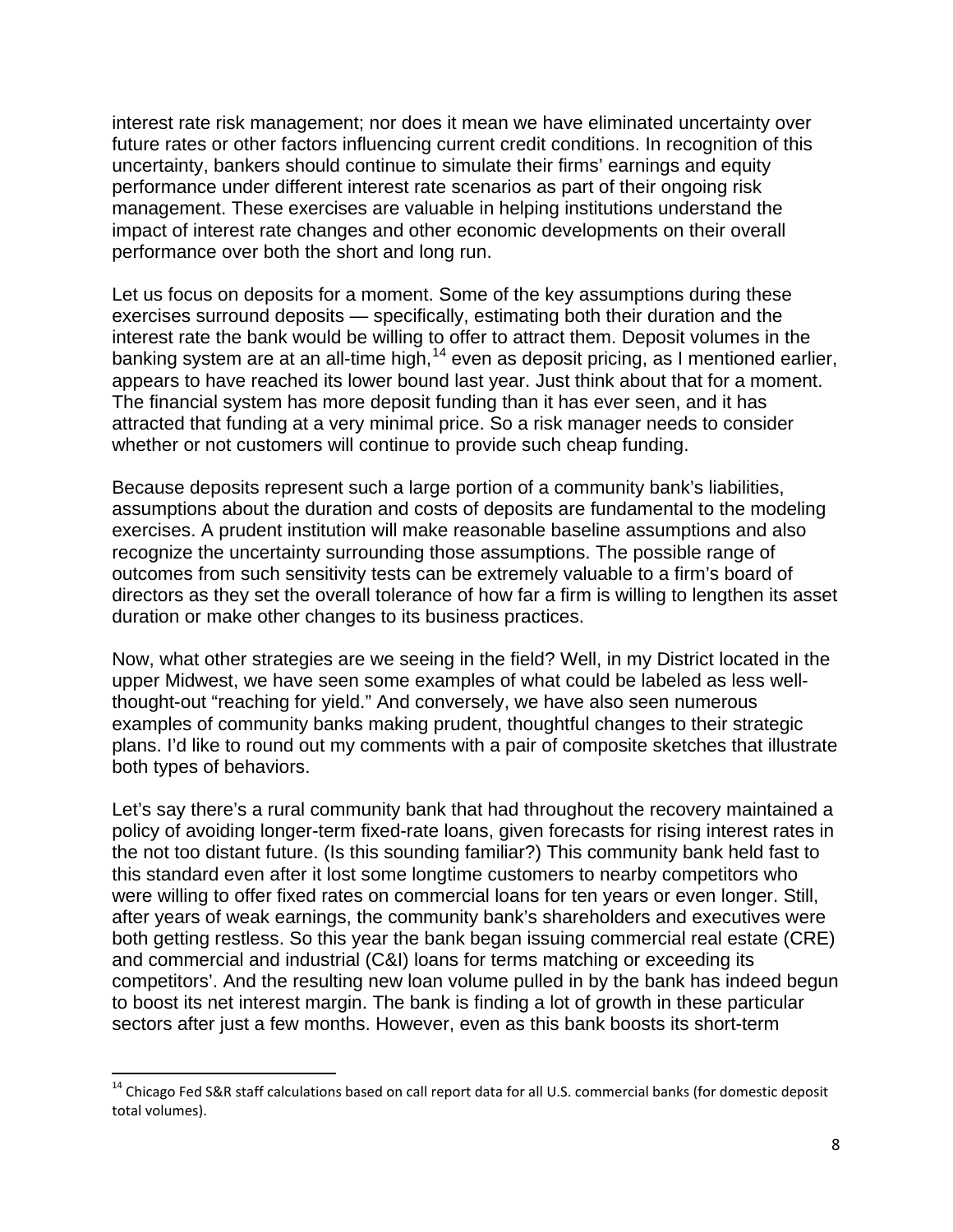profits, its lack of prudent planning and risk analysis could lead to difficulties if credit conditions were to change.

OK, so let's consider a better alternative. Suppose there's a community bank with identical business lines as the previous one I discussed. It too stayed disciplined throughout the recovery. And similarly, its board and management were getting restless after years of low yields. So at a recent board meeting, they made changes to the bank's strategic plan and decided to loosen its underwriting policies to offer longer-term fixed-rate loans for established CRE projects, for which there has been steady demand in the bank's local markets. However, its board set a conservative lending limit to control the bank's total exposure to the new longer-term fixed-rate loans, and mandated regular reviews of its credit concentration risk, along with liquidity targets to maintain, as it funded this activity. In addition, the bank also began running broader interest rate simulations to inform its board of the interest rate risks associated with this strategy. Compared to the first example, this second example provides a sensible roadmap for how to address the challenges posed by a lower-for-longer interest rate environment. Note that these illustrations are rather simplistic. In reality, both the bankers and the supervisors in this room could fill in the many complexities that make it difficult to evaluate the underlying risks and trade-offs in these new strategies. Such complexities present challenges both to bankers who are balancing risk-taking with the appropriate controls and to supervisors who are evaluating the adequacy of how bankers have struck that balance. These are hard jobs, but necessary ones.

## **Conclusion**

To conclude, I feel we will likely be in a low interest rate environment for some time, which leaves monetary policymakers with less room to navigate future downside shocks should they occur. This is one reason that monetary policy is expected to normalize at a very gradual pace. And even once it has normalized, the new equilibrium likely will be one with lower interest rates than we have experienced in the past.

This environment has been and will continue to be a challenging one for community banking performance. Deposit behavior is a particularly important topic to be further explored by academics and policymakers. I'm also interested in how this lower-forlonger scenario plays into the discussion about community banking performance at this afternoon's research session on profitability and bank size. It is important for banks, particularly community banks, to carefully plan for the lower-for-longer rate environment and to think hard about its impact on both current and long-term earnings. And it also is critical for banks to recognize — and supervisors to evaluate — the potential effects of alternative strategies on the baseline path. Finally, it is crucial that banks have appropriate controls in place to address the associated risks to their balance sheets.